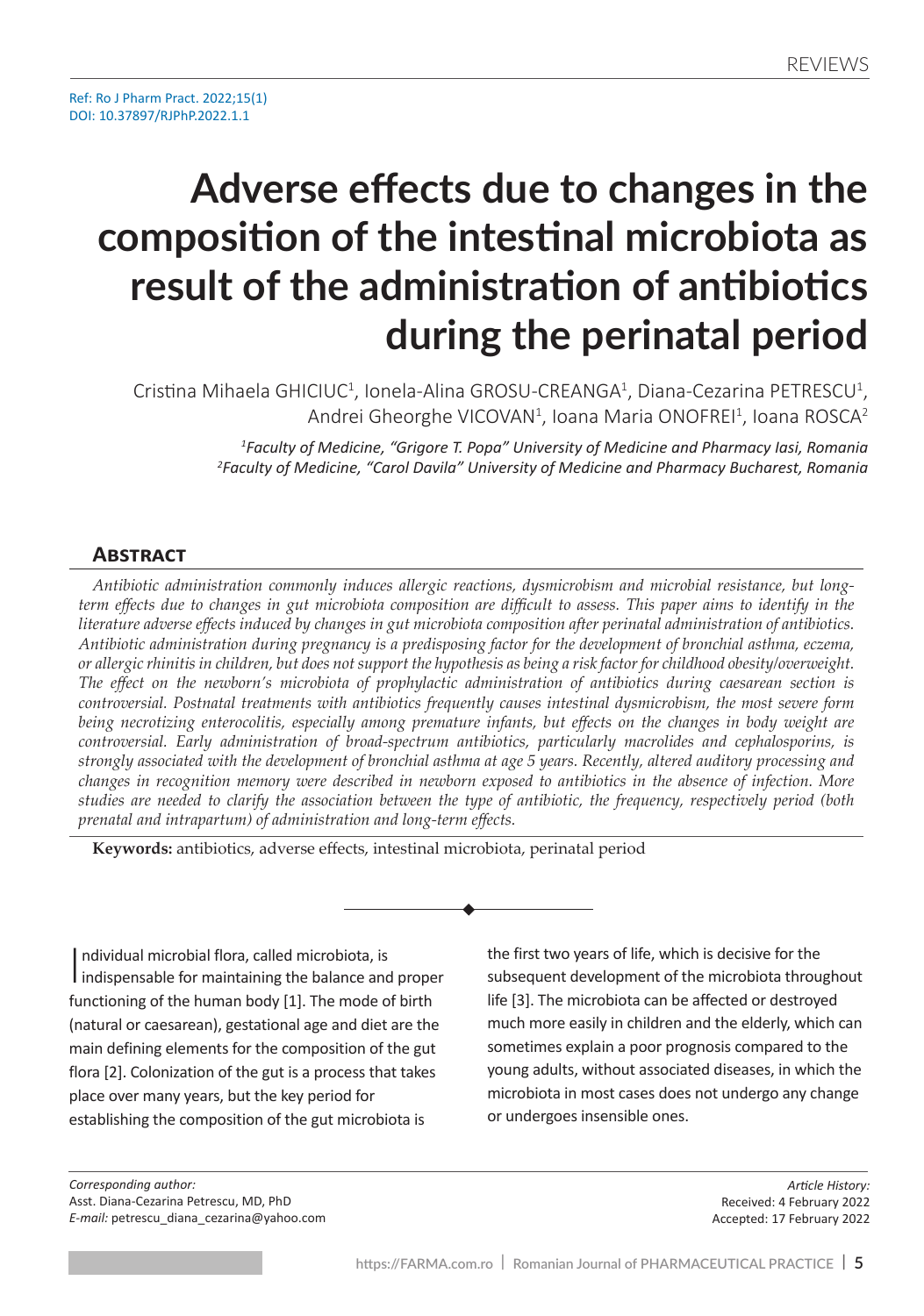#### REVIEWS

During antibiotic treatments, changes in the microbiota occur through the destruction of sensitive bacteria. In the long-term administration of antibiotics, changes can be "felt" in the form of serious negative effects, regardless of the patient's age and immunological capacity. Inadequate or excessive antibiotic administration impairs normal microbial flora and thus its function, causes the development of resistant bacteria or fungi, which can progress to severe forms of necrotizing enterocolitis or result in death [4,5]. Prophylactic administration of antibiotics to the mother, before and during giving birth, can influence the bacterial colonization of the newborn, so that changes in the microbiota composition occur in infants, even if the infant's diet provides the necessary nutrients for the development of different bacteria in the infant's gut [1].

Allergic reactions, dysmicrobism and microbial resistance to antibiotic administration are common and represent immediate adverse effects, but effects that occur late are more difficult to assess. The latter include eczema, obesity, or asthma, which may be due to changes in gut microbiota composition induced by antibiotic treatment. In this context, the paper aimed to identify in the literature adverse effects that are due to changes in gut microbiota composition induced by perinatal administration of antibiotics.

### Adverse effects in the gut after perinatal antibiotic administration

A particular situation is the prophylactic administration of antibiotics to prevent infections during caesarean section. Drugs that are administered to the mother during labor may cause adverse effects in the newborn. Differences in gut microbiota composition have been observed in babies delivered via cesarean section compared to those born naturally, however there is controversy over the impact of antibiotic administration on the newborn's microbiota, including its subsequent effect on immune system potential, therefore studies are needed to understand the short- and long-term impact on microbiota in infants [6,7].

Group B Streptococci are harmless bacteria in adults, being part of the normal flora at vaginal and rectal level. During childbirth, these can be transmitted to newborns via vaginal secretions, which can cause severe bacterial infections. To prevent transmission to the newborn, antibiotic prophylaxis with a single dose of antibiotic is

administered prior to natural childbirth in women who are positive for group B streptococci. Exposure of the infant to the administered antibiotic occurs due to the passage of the antibiotic through the umbilical cord and causes important effects on the gut microbiota of the infant's gut as it reduces beneficial commensal flora and increases potentially pathogenic bacteria [6,8].

Therapeutic antibiotic administration frequently causes intestinal dysmycobacteria, the most severe form being necrotizing enterocolitis. There are two relatively recently published retrospective randomized clinical trials [4,9] that assessed the association between antibiotic exposure and the occurrence of necrotizing enterocolitis among premature infants hospitalized for very low birth weight who were given at least one full antibiotic treatment (Table I). These studies assessed the association between frequency of antibiotic use and mortality and morbidity compared with infants without sepsis.

|                                     | <b>Ting et al., 2016</b>                                                     | Raba et al., 2019                                                                 |
|-------------------------------------|------------------------------------------------------------------------------|-----------------------------------------------------------------------------------|
| Time period                         | 2010-2014                                                                    | 2012-2014                                                                         |
| Country                             | Canada                                                                       | Ireland and Czech<br>Republic                                                     |
| Number of<br>premature<br>infants   | 13,378 premature<br>infants (of which<br>11,669 treated with<br>antibiotics) | 371 premature<br>infants                                                          |
| <b>Necrotizing</b><br>enterocolitis | 810 (7%)                                                                     | 33 (9%)                                                                           |
| Causal<br>relationship              | No causal relationship<br>could be identified                                | Causal relationship<br>between gentamicin<br>or meropenem and<br>intestinal flora |

*TABLE 1. Comparison of exposure to at least one full antibiotic treatment and the occurrence of necrotizing enterocolitis in two retrospective randomized clinical trials*

The studies were conducted at approximately the same time, one in Canada [4], the other in two European countries, Ireland and the Czech Republic [9]. The results of the two studies seem contradictory, although the incidence of necrotizing enterocolitis in each of the two studies is very close in value, although one group of premature patients taken in the study [4] was 30 times larger than the group in the second study [9].

In the first study [4], a causal effect of the use of broad-spectrum antibiotics, especially due to cephalosporin or carbapenem groups, and neonatal complications, identified as related to adverse events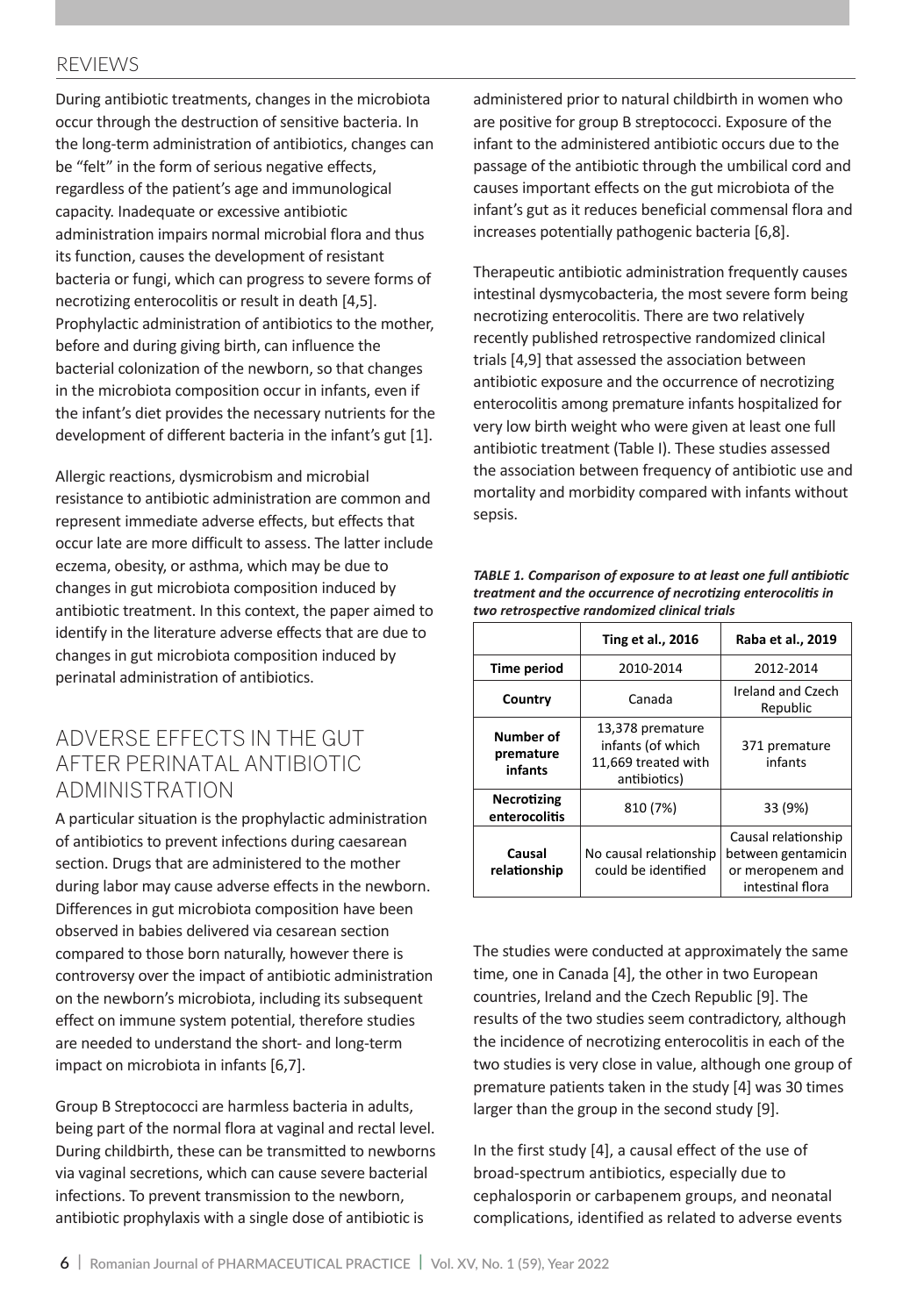and infectious diseases, could not be identified. In the second study [9], infants exposed to gentamicin or meropenem for a long time had a higher risk of necrotizing enterocolitis compared with administration of other antibiotics. Both gentamicin and meropenem are broad-spectrum antibiotics, therefore their antibacterial effect on the intestinal flora explains the reduction of bacteria of species beneficial to the body, which plays a key role in preventing the development of necrotizing enterocolitis.

Although antibiotic administration is essential for the treatment of bacterial infections, prolonged administration of empiric antibiotics to premature infants with sterile cultures in the first week of life is associated with subsequent severe outcome [4].

Controversy regarding the association between body weight changes and repeated antibiotic administration in the perinatal period

The association between *postnatal antibiotic administration* and changes in body mass index (BMI), has been evaluated in retrospective cohort studies, with controversial results.

- Trasande et al. analyzed a cohort of 11,532 children in the United States and observed that antibiotic administration in the first 6 months of life is associated with late BMI increase in the 10-38 months range, but antibiotic administration in the 6-12 months period is not correlated with BMI change. Furthermore, the study observed that taking antibacterial drugs in the first 6 months of life is not correlated with being overweight or obese at 7 years of age [10].
- A subsequent study by Bailey et al. on a larger cohort than previously reported, of 65,480 children in the United States, observed a strong association of antimicrobial administration and the occurrence of obesity, especially in children given more than 4 full antibiotic treatments, as well as the association of broad-spectrum antibiotics and increased BMI [11].
- A confirmation of the former observations was performed in another study, coordinated by

Saari et al., on a cohort of 12,062 children in Finland. It was observed that repeated administration (more than 4 full antibiotic treatments) of antibiotics before the age of 6 months is a cause of overweight and obesity even before the age of 2 years. Gender analysis showed that boys received more full antibiotic treatments than girls, and 1 in 5 boys who received antibiotic treatments were overweight or obese, compared to 1 in 10 girls. In boys, an inversely proportional relationship was established between age, number of exposures and increased BMI: the earlier antibiotic administration and the greater the number of full antibiotic treatments, the greater the risk of obesity. Moreover, boys who received more than 4 antibiotic treatments were, on average, taller compared to boys who did not receive antibiotic treatments, and for girls, administration of more than 2 cephalosporin treatments resulted in increased height [12].

In contrast to previous results, the study published by Uzan-Yulzari et al. on a cohort of 14,969 children, observed a reduction in childhood weight and increase in height in boys treated with antibiotics in the first days of life, although previous studies have noted increased risk of overweight and obesity [13].

*Antibiotic exposure in the prenatal period* and change in body mass index was recently evaluated in a meta-analysis that included 10 observational studies published up to 2019. Analysis of data from these studies does not support the hypothesis that prenatal antibiotic exposure is a risk factor for childhood obesity/overweight. On the other hand, the authors state the need for studies to clarify this hypothesis by assessing the association between antibiotic type and frequency, respectively period (both prenatal and intrapartum) of antibiotic administration [14].

## Other long-term adverse effects after perinatal antibiotic administration

According to research conducted to date for the antibiotics most commonly used in practice during pregnancy, penicillin, cephalosporins or macrolides, are considered safe to administer [15].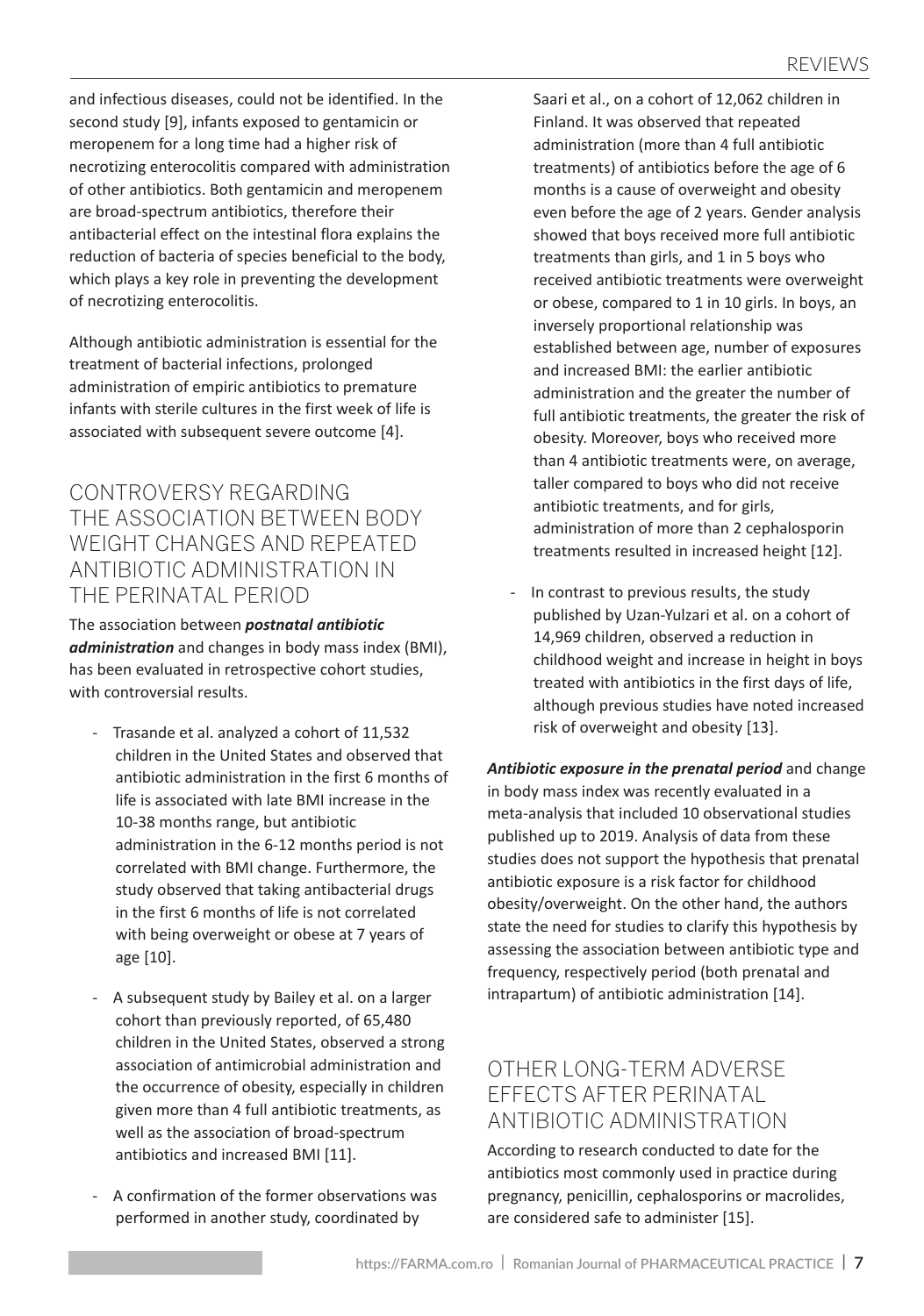#### REVIEWS

#### **Bronchial asthma and antibiotic administration in the perinatal period**

A 2011 study by Jedrychowski et al. observed that *early use of broad-spectrum antibiotics*, particularly macrolides and cephalosporins, is strongly associated with the development of bronchial asthma at age 5 years. However, administration of macrolides seems to increase the number of symptom-free days in asthmatic children, probably through their antiinflammatory effect and less through disruption of the indigenous microbiota [16].

*Antibiotic administration during pregnancy* is a predisposing factor for the development of bronchial asthma, eczema, or allergic rhinitis in children.

- In this regard, a 2013 study by Stensballe et al. on a cohort of 30,675 children in Denmark found a link between antibiotic use during pregnancy and the development of bronchial asthma or eczema up to the age of 5 years. Mothers with bronchial asthma are more likely to have more episodes of respiratory infections and are at greater risk of passing on the predisposition to asthma to their children. This study observed a link between the number of antibiotic treatments and the occurrence of asthma, with the risk being significantly higher with increasing antibiotic prescriptions [17].
- Another study by Hoskin-Parr [18] looked at a cohort of 14,541 pregnant women in the United Kingdom to assess whether there was any link between the young age at which antibiotics were given and the onset of asthma. A robust and dose-dependent association was observed between antibiotic administration up to age 2 years and the frequency of bronchial asthma onset at age 7.5 years.
- A recent study conducted in 2021 by Șașihüseyinoğlu et al. analyzed a group of 203 infants who suffered at least one wheezing attack in the first year of life, compared with a group of 223 healthy children selected from a cohort of 30,675 children in Turkey. The researchers observed a much higher prevalence of bronchial asthma in six-year-old children in the first group compared with healthy children and other studies, and identified antibiotic administration during pregnancy and the presence of atopy or

allergic diseases in the mother and siblings as favoring factors [19].

#### **Changes in brain function due to antibiotic administration in the perinatal period**

A recent study by a group of researchers in the United States [20] observed that newborn exposure to antibiotics in the absence of infection causes changes in functional processes in the central nervous system. The researchers examined recognition memory at 1 month of age in healthy term infants, comparing a group of 15 antibiotic-exposed infants (with negative cultures) with a group of 57 unexposed infants. Infants exposed to antibiotics shortly after birth showed altered auditory processing and changes in recognition memory responses, supporting the possibility of a microbiota-gut-brain axis in humans during early life.

## Conclusions

The administration of antibiotics, as a result of which the microbial flora is altered, is a factor that should not be ignored in the occurrence of adverse effects. The interaction between the antibiotic and the body is not only the result of two factors, but the way an antibiotic affects the body is much more complex. Microbial flora is one of the factors that are influenced by antibiotic administration, and its implications for human health are far beyond what has been previously suspected. Studies now show a clear link between antibiotic administration and intestinal dysmicrobism. Manifestations such as intestinal dyscyclobiasis that progress to severe manifestations such as necrotizing enterocolitis have been readily identified.

Changes in the intestinal flora as a result of antibiotic administration in the postnatal period or in the first years of life have consequences that are observed after a long period of time. Results are controversial in multifactorial diseases. Thus, there is controversy about the timing of antibiotic administration and the change in body mass index. On the other hand, there is clear evidence of a link with increased susceptibility to bronchial asthma and eczema. Recently, changes in the functional processes of the central nervous system in children receiving antibiotics in the first month of life have also been highlighted in other studies. Researchers emphasize that more studies are needed to clarify the effects of the association between the type of antibiotic and the frequency and timing of antibiotic administration.